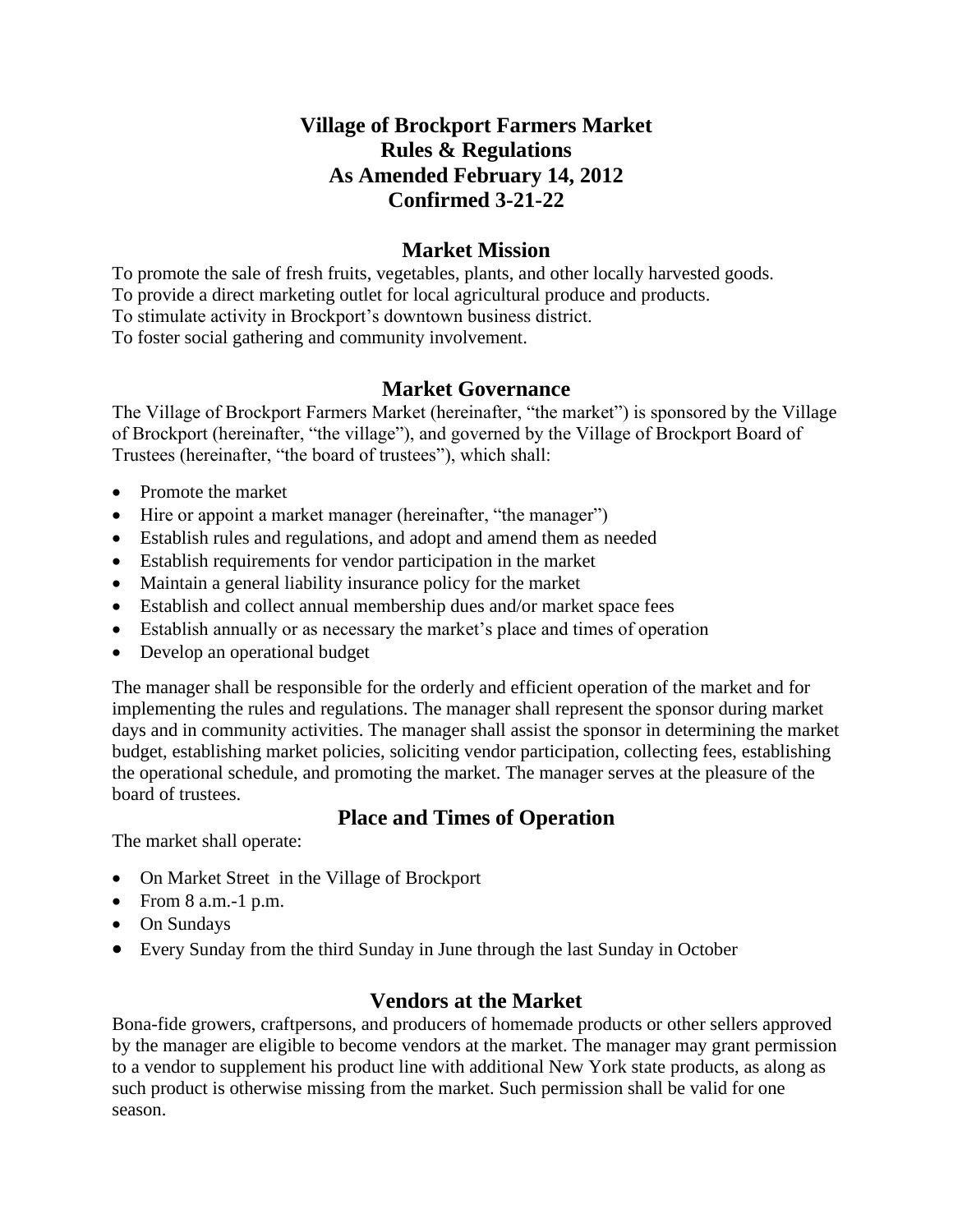# **Specific Product List**

- Fruits and vegetables shall be offered for sale only by their grower; they shall have been grown, harvested and cared for post-harvest so as to insure maximum freshness.
- Cider and fruit juices shall be offered for sale only by the growers of those fruits from which they are made.
- Eggs shall be offered for sale only by the owner of the flock from which they came.
- Honey and honey products shall be offered for sale only by the owner of the hives from which they were derived.
- Maple syrup and maple syrup products shall be offered for sale only by the owner of the sugar bush from which they were derived.
- Cheese and other dairy products shall be offered for sale only by the owner of the herd that produced the milk from which they were processed. All dairy products shall be kept cool.
- Meat and poultry shall be offered for sale only by those that have raised the animals butchered to render it; it shall be kept refrigerated; it shall have passed United States Department of Agriculture or state inspection.
- Bedding plants, nursery products, and cut flowers shall be offered for sale only by their growers.
- Baked goods offered for sale shall have been hand made from scratch by the seller, using a recipe free of commercial mixes, crusts or fillings. Baked goods must have a protective covering or be wrapped.
- Wine may be offered for sale. Any vendor conducting a tasting shall display in his market space during all times of operation a sign that states: "State law requires that consumers be at least 21 years of age, proof required."
- All items offered for sale shall be priced clearly and displayed in a manner that does not confuse or mislead the customer.

Items not specifically listed herein must be pre-approved by the manager.

## **Guidelines for Selling at the Market**

- Each vendor shall display at his market space during all times of operation a sign clearly indicating his name and the location of his farm/place of business.
- Each vendor shall be responsible for all equipment and supplies for the setup of a booth. Displays shall be constructed in such a way that they do not block customer walkways or pose any other hazard to customers.
- Vendors that provide samples and/or products that generate waste material, such as cups, rinds, or corn cobs, shall provide containers for waste disposal.
- Vendors shall keep their market space neat and clear of obstacles, litter and debris.
- Vendors shall clean and remove all refuse from their market spaces at the close of business each Sunday.
- All refuse shall be carried out by the vendor and not put in village trash cans
- All produce displayed for sale shall be at least 12" off the ground, with the exception of heavy or large items such as pumpkins.
- Smoking, alcoholic beverages and firearms are forbidden at the market with the exception of wine tasting and selling.
- Hawking and amplified music by vendors are forbidden at the market.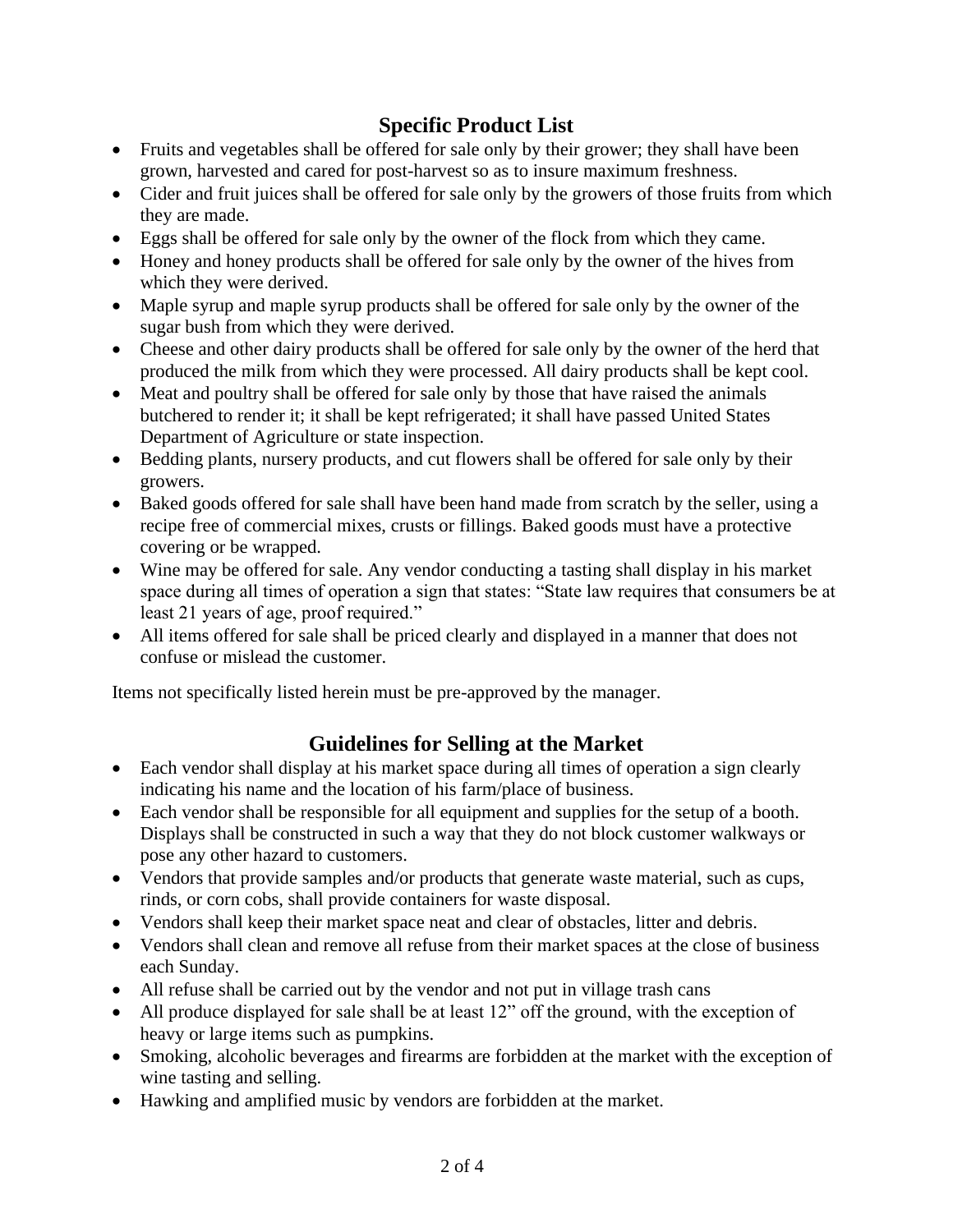- All items offered for sale shall be of good quality and condition as determined by the manager, who may at his discretion require that inferior items be removed from displays.
- Vendors are expected to remain at the market for the full period of operation on market day

## **Products Sold at the Market**

Vendors agree to adhere to all applicable regulations while selling at the market.

- Any vendor selling taxable items shall display in his market space during all times of operation a valid New York state certification of authority
- Any vendors selling nursery and greenhouse crops shall display in his market space during all times of operation a valid New York state nursery license.
- Vendors selling processed foods, prepared foods, and other perishable items shall do so in compliance with the requirements of the New York State Department of Health.
- Vendors selling by weight shall have scales approved by the Monroe County Department of Weights and Measures.
- Vendors selling by volume shall use standard size containers, e.g., pint, quart, etc.
- Any vendor selling wine shall display in his market space during all times of operation a valid New York state winery license.
- Produce shall not be advertised as organic unless it has been certified by a recognized, independent, third party certifying agency. Vendors shall display during all times of operation their organic certification certificates.
- All prepackaged items, such as baked goods, must be labeled in accordance with New York state labeling requirements.

Vendors participating in the Farmers Market Nutrition Program (FMNP) shall be certified by New York State Department of Agriculture and Markets and provide crop reports to the manager.

All vendors participating in accepting Women, Infants, Children (WIC) program or Senior Nutrition coupons shall file a crop plan at the beginning of each season. The plan must show all products being grown or produced, quantities produced, and acreage under production of each item.

Vendors consent to inspection of their farms and/or businesses by the manager to verify claims of production. Any such inspection shall be made with the owner or his representative present, unless permission otherwise is given by the owner. The owner shall provide any help necessary to document products and conditions recorded at the inspection. The manager shall deliver to a vendor whose farm of business has been so inspected the results of such inspection and shall make the initial determination of any violations of this contract and their remedies.

### **Insurance**

- As sponsor of the market, the village shall provide insurance coverage for the market place to cover such injuries as slips/falls and damages to property at the market.
- Vendors selling only fruits and/or vegetables shall have in force general liability insurance.
- All other vendors selling food products shall have in force general liability insurance of at least \$1 million. Documentation of such policy, which names the market, shall be provided to manager prior to the market season.